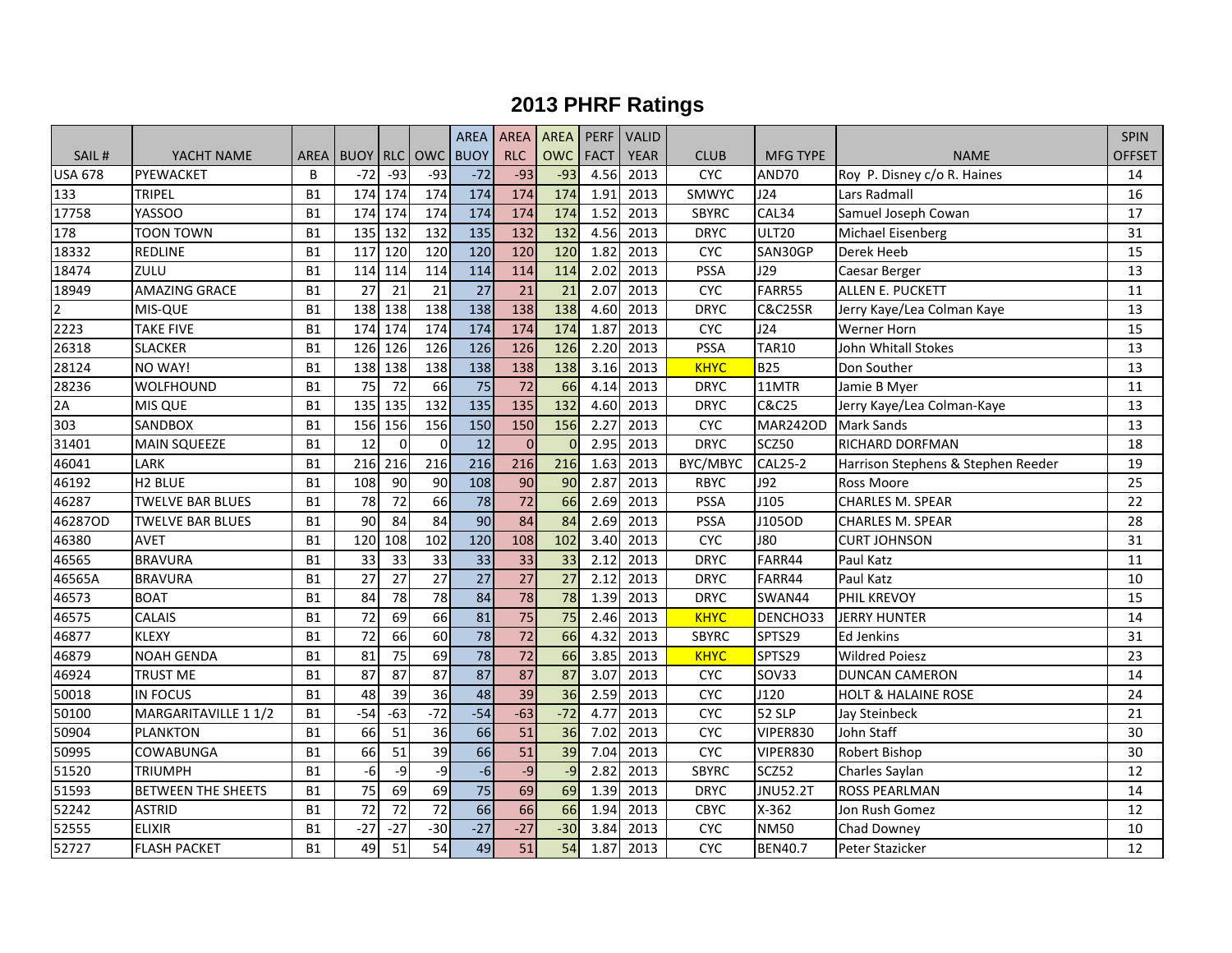|         |                       |             |                 |         |                 | <b>AREA</b>     | <b>AREA</b> | AREA PERF  |             | VALID       |              |                 |                                      | <b>SPIN</b> |
|---------|-----------------------|-------------|-----------------|---------|-----------------|-----------------|-------------|------------|-------------|-------------|--------------|-----------------|--------------------------------------|-------------|
| SAIL#   | YACHT NAME            | <b>AREA</b> | <b>BUOY RLC</b> |         |                 | OWC BUOY        | <b>RLC</b>  | <b>OWC</b> | <b>FACT</b> | <b>YEAR</b> | <b>CLUB</b>  | <b>MFG TYPE</b> | <b>NAME</b>                          | OFFSET      |
| 52OD    | <b>LOONEY TUNES</b>   | <b>B1</b>   | 138             | 138     | 138             | 138             | 138         | 138        | 4.57        | 2013        | <b>SFVYC</b> | <b>ULT20</b>    | Glenn/Ray Van Heel & Nigel Brownette | 44          |
| 5445    | <b>ENDEAVOR</b>       | <b>B1</b>   | 102             | 96      | 96              | 102             | 96          | 96         | 1.33        | 2013        | <b>TPYC</b>  | <b>BEN373</b>   | David Lawson                         | 17          |
| 56021   | ONE MOORE TIME        | <b>B1</b>   | 156             | 156     | 156             | 156             | 156         | 156        | 2.74        | 2013        | PSSA         | MOORE24         | <b>Andrew Hedges</b>                 | 16          |
| 56044   | <b>GLORIOUS</b>       | <b>B1</b>   | 150             | 150     | 150             | 150             | 150         | 150        | 1.40        | 2013        | <b>WCYC</b>  | CAT320          | MIKE & DIANA THUNEY                  | 18          |
| 56049   | <b>BRAVADO</b>        | <b>B1</b>   | 108             | 102     | 102             | 108             | 102         | 102        | 1.47        | 2013        | <b>DRYC</b>  | <b>HUN43</b>    | <b>KENNETH SILVERSTEIN</b>           | 13          |
| 56052   | <b>ISLAND TIME</b>    | <b>B1</b>   | 204             | 174     | 174             | 204             | 174         | 174        | 1.25        | 2013        | PSSA         | PACSEA37        | James Peter                          | 23          |
| 56054   | <b>FAST REORRG</b>    | <b>B1</b>   | 33              | 21      | 18              | 33              | 21          | 18         | 2.24        | 2013        | <b>SBYRC</b> | <b>HUN50</b>    | Ron Orr                              | 19          |
| 56074   | <b>BETTY</b>          | <b>B1</b>   | 123             | 123     | 123             | 123             | 123         | 123        | 1.59        | 2013        | <b>SCCYC</b> | J32             | <b>Scott McKenney</b>                | 16          |
| 56192   | <b>FORGIVENESS</b>    | <b>B1</b>   | 42              | 42      | 42              | 45              | 45          | 45         | 2.55        | 2013        | <b>CYC</b>   | J124            | Joe Simpkins                         | 22          |
| 56272   | <b>TURN KEY</b>       | <b>B1</b>   | 108             | 90      | 90              | 108             | 90          | 90         | 2.91        | 2013        | <b>SFVYC</b> | J92             | Don L. Hedges                        | 26          |
| 56336   | <b>FRENCH KISS</b>    | <b>B1</b>   | 39              | 39      | 39              | 39              | 39          | 39         | 1.98        | 2013        | <b>CYC</b>   | <b>BEN44.7</b>  | Gini Chilton                         | 11          |
| 56338   | <b>TARDIS</b>         | <b>B1</b>   | 120             | 120     | 120             | 120             | 120         | 120        | 1.34        | 2013        | <b>DRYC</b>  | <b>CAT380</b>   | Peter Glick                          | 15          |
| 56384   | MEIMI <sub>2</sub>    | <b>B1</b>   | 258             | 258     | 258             | 258             | 258         | 258        | 1.50        | 2013        | <b>KHYC</b>  | COL24CH         | Michael Devine                       | 17          |
| 56390   | <b>CHEKKERRS</b>      | <b>B1</b>   | 192             | 192     | 192             | 192             | 192         | 192        | 1.16        | 2013        | <b>WSA</b>   | CAT30           | Jeannea Jordan                       | 17          |
| 56447   | <b>GREEN DRAGON 2</b> | <b>B1</b>   | 39              | 39      | 39              | 39              | 39          | 39         | 1.98        | 2013        | <b>DRYC</b>  | <b>BEN44.7</b>  | <b>Gary Green</b>                    | 11          |
| 56456   | LUGANO                | <b>B1</b>   | 51              | 54      | 57              | $\overline{60}$ | 60          | 60         | 1.94        | 2013        | SMYC         | <b>BEN40.7</b>  | <b>Mark Stratton</b>                 | 12          |
| 56468   | <b>KAHOLO</b>         | <b>B1</b>   | 87              | 87      | 87              | 87              | 87          | 87         | 1.55        | 2013        | <b>KHYC</b>  | J40             | <b>Martin Falk</b>                   | 16          |
| 56470   | <b>BY DESIGN</b>      | <b>B1</b>   | 81              | 81      | 84              | 81              | 81          | 84         | 1.66        | 2013        | <b>DRYC</b>  | <b>BEN36.7</b>  | Oliver, Lauren & Lori Garrett        | 13          |
| 56480   | <b>SPITFIRE</b>       | <b>B1</b>   | $\overline{75}$ | 69      | 69              | $\overline{75}$ | 69          | 69         | 2.38        | 2013        | <b>DRYC</b>  | J109OD          | Norman Sloan                         | 30          |
| 56550   | <b>JANINA</b>         | <b>B1</b>   | 138             | 138     | 138             | 138             | 138         | 138        | 2.30        | 2013        | PSSA         | SCZ27           | Mark Keller                          | 17          |
| 56700   | <b>DUCHESS</b>        | <b>B1</b>   | 108             | 102     | 102             | 108             | 102         | 102        | 1.52        | 2013        | <b>DRYC</b>  | CAT42II         | Ron Jacobs                           | 15          |
| 56714   | LUMIERE               | <b>B1</b>   | 60              | 60      | 60              | $\overline{60}$ | 60          | 60         | 1.61        | 2013        | <b>DRYC</b>  | <b>BEN49</b>    | Carl Marusaki, MD                    | 14          |
| 56732   | <b>SHERIDAN MAE</b>   | <b>B1</b>   | 144             | 144     | 144             | 144             | 144         | 144        | 1.39        | 2013        | <b>KHYC</b>  | CAT36           | <b>Steven Davis</b>                  | 16          |
| 56773   | <b>MAKANI II</b>      | <b>B1</b>   | 150             | 150     | 150             | 150             | 150         | 150        | 1.39        | 2013        | <b>DRYC</b>  | CAT34-II        | Edward J. Chadroff                   | 17          |
| 56775   | <b>SOLACE</b>         | <b>B1</b>   | 204             | 192     | 192             | 204             | 192         | 192        | 1.20        | 2013        | <b>DRYC</b>  | PACSEA31        | Todd D. Thibodo                      | 19          |
| 56791   | <b>TWO IMPULSIVE</b>  | <b>B1</b>   | 42              | 30      | 27              | 42              | 30          | 27         | 2.20        | 2013        | <b>CRA</b>   | <b>BEN523</b>   | <b>Ed Cunningham</b>                 | 13          |
| 56808   | <b>SURPRISE</b>       | <b>B1</b>   | 186             | 186     | 186             | 186             | 186         | 186        | 1.42        | 2013        | <b>CYC</b>   | <b>ERC28+</b>   | <b>Larry Travis</b>                  | 17          |
| 56840   | <b>LIN'S ARK</b>      | <b>B1</b>   | 132             | 132     | 132             | 132             | 132         | 132        | 1.57        | 2013        | <b>DRYC</b>  | CAT350          | Peter B. Arkin                       | 16          |
| 56912   | PERSISTENCE           | <b>B1</b>   | 75              | 69      | 69              | 75              | 69          | 69         | 2.37        | 2013        | <b>CYC</b>   | J109OD          | <b>BRYCE BENJAMIN</b>                | 30          |
| 56913   | AQUABELLA             | <b>B1</b>   | $\overline{78}$ | 72      | 66              | $\overline{78}$ | 72          | 66         | 2.50        | 2013        | <b>CYC</b>   | J105            | Dan McGanty                          | 24          |
| 56913OD | AQUABELLA             | <b>B1</b>   | 90              | 84      | 84              | 90              | 84          | 84         | 2.50        | 2013        | <b>CYC</b>   | J105OD          | Dan McGanty                          | 31          |
| 57039   | CAMELOT               | <b>B1</b>   | 144             | 144     | 144             | 144             | 144         | 144        | 1.27        | 2013        | <b>SCCYC</b> | <b>ISL36</b>    | <b>JAMES DOHERTY</b>                 | 22          |
| 60404   | VALKYRIE              | <b>B1</b>   | $-75$           | $-84$   | $-87$           | $-75$           | $-84$       | $-87$      | 4.93        | 2013        | <b>SBYRC</b> | SCZ70           | Chris Slagerman                      | 10          |
| 60420   | <b>ALTHEA</b>         | <b>B1</b>   | 84              | 78      | $\overline{78}$ | 84              | 78          | 78         | 1.64        | 2013        | <b>PCYC</b>  | BEN30F          | Kevin Chapman                        | 21          |
| 6332    | <b>KRAZY KAT</b>      | <b>B1</b>   | 192             | 192     | 192             | 192             | 192         | 192        | 1.15        | 2013        | <b>DRYC</b>  | CAT30           | Albert Algaze                        | 17          |
| 67332   | <b>GREEN LIGHT</b>    | <b>B1</b>   |                 | 120 120 | 120             | 120             | 120         | 120        | 1.56        | 2013        | <b>CYC</b>   | PET34           | <b>NANCY SAMOVAR</b>                 | 17          |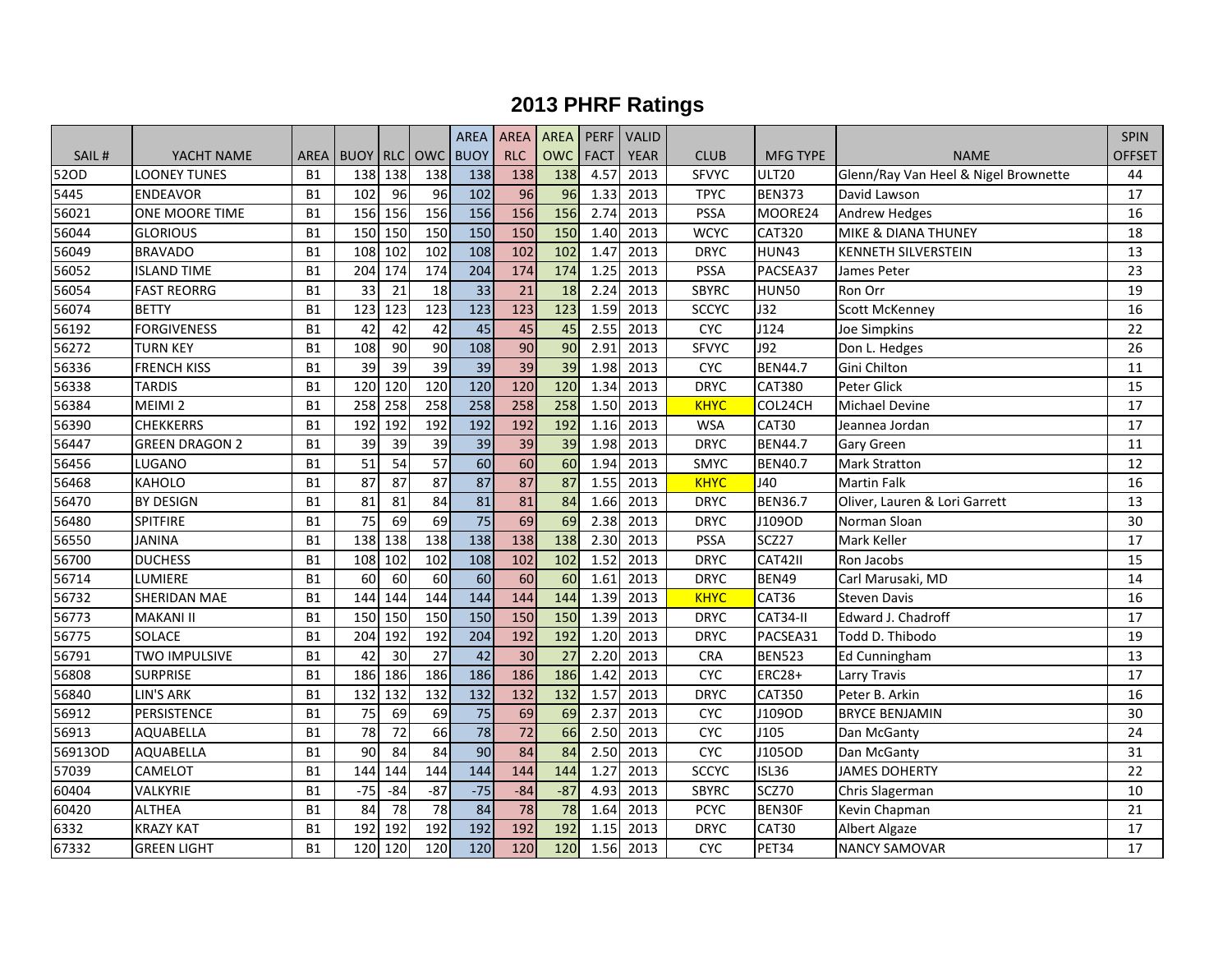|        |                       |           |                   |       |          | <b>AREA</b>      | <b>AREA</b>     | AREA PERF       |             | VALID       |                   |                 |                                      | <b>SPIN</b> |
|--------|-----------------------|-----------|-------------------|-------|----------|------------------|-----------------|-----------------|-------------|-------------|-------------------|-----------------|--------------------------------------|-------------|
| SAIL#  | YACHT NAME            |           | AREA I BUOY I RLC |       | OWC BUOY |                  | <b>RLC</b>      | <b>OWC</b>      | <b>FACT</b> | <b>YEAR</b> | <b>CLUB</b>       | <b>MFG TYPE</b> | <b>NAME</b>                          | OFFSET      |
| 67750  | <b>ROOSTER TAIL</b>   | <b>B1</b> | 96                | 96    | 96       | 99               | 96              | 93              | 3.13        | 2013        | <b>DRYC</b>       | OLS30           | <b>FREDRIC L. EDELMAN</b>            | 15          |
| 67803  | <b>SLOW POKE</b>      | <b>B1</b> | 216               | 216   | 216      | 216              | 216             | 216             | 1.62        | 2013        | <b>PSSA</b>       | RANGR23T        | <b>BRIAN RADAMAKER</b>               | 14          |
| 67813  | ARIEL                 | <b>B1</b> | 72                | 72    | 72       | 72               | 72              | 72              | 1.54        | 2013        | <b>CYC</b>        | TURNER40        | <b>HUGH B. MCINTYRE</b>              | 15          |
| 69140  | <b>WAHOO GRAFIX</b>   | <b>B1</b> | 87                | 87    | 87       | $\overline{87}$  | 87              | 87              | 3.08        | 2013        | LAYC              | SOV33           | <b>Richard Kelton</b>                | 14          |
| 69348  | PADDY WAGON           | <b>B1</b> | 30                | 21    | 18       | 48               | 30              | 27              | 2.94        | 2013        | <b>CYC</b>        | ROSS40          | <b>Richard &amp; Janice Mainland</b> | 11          |
| 7026   | TRIGGER FISH 5        | <b>B1</b> | 51                | 54    | 57       | $\overline{60}$  | 60              | 60              | 1.95        | 2013        | <b>KHYC</b>       | <b>BEN40.7</b>  | <b>Steve Troeger</b>                 | 12          |
| 7059   | <b>SEGUE</b>          | <b>B1</b> | 114               | 114   | 114      | 114              | 114             | 114             | 1.33        | 2013        | <b>DRYC</b>       | ILPAC485        | PETER B. HIRSCH                      | 0           |
| 7067   | <b>SPRAY</b>          | <b>B1</b> | 63                | 57    | 54       | 63               | $\overline{57}$ | 54              | 2.37        | 2013        | <b>CYC</b>        | J109            | Peter Nelson                         | 24          |
| 7067OD | <b>SPRAY</b>          | <b>B1</b> | 75                | 69    | 69       | $\overline{75}$  | 69              | 69              | 2.38        | 2013        | <b>CYC</b>        | J109OD          | Peter Nelson                         | 30          |
| 7121   | <b>\$EA NOTE</b>      | <b>B1</b> | 78                | 69    | 66       | 78               | 69              | 66              | 2.48        | 2013        | SMWYC             | J100            | RONALD WOOD                          | 16          |
| 7167   | <b>SEA FLOURISHES</b> | <b>B1</b> | 144               | 147   | 147      | 144              | 147             | 147             | 1.51        | 2013        | <b>SCCYC</b>      | <b>BEN343</b>   | Michael J. Quigley                   | 19          |
| 7229   | <b>DESPERADO</b>      | <b>B1</b> | 66                | 66    | 66       | 66               | 66              | 66              | 1.68        | 2013        | <b>CYC</b>        | <b>BEN473</b>   | Steven Huff                          | 18          |
| 7278   | <b>JUNGLE JIM</b>     | <b>B1</b> | 78                | 72    | 69       | $\overline{78}$  | $\overline{72}$ | 69              | 1.76        | 2013        | <b>DRYC</b>       | JNNU49P         | Jim Maslon                           | 14          |
| 7336   | CHUTZPAH              | <b>B1</b> | 144               | 144   | 144      | 144              | 144             | 144             | 1.35        | 2013        | <b>DRYC</b>       | CAT36MK2        | Andrew J. Natker                     | 21          |
| 7388   | <b>RUNAWAY</b>        | <b>B1</b> | 132               | 126   | 123      | 132              | 126             | 123             | 1.77        | 2013        | <b>PSSA</b>       | S&T36           | <b>Eric Lambert</b>                  | 15          |
| 7558   | SEA DIAMOND           | <b>B1</b> | 150               | 150   | 150      | 150              | 150             | 150             | 1.41        | 2013        | <b>DRYC</b>       | CAT34-II        | Douglas Williams                     | 17          |
| 7607   | <b>ARTSEA</b>         | <b>B1</b> | 81                | 75    | 75       | 81               | 75              | 75              | 1.81        | 2013        | <b>DRYC</b>       | GRNSOL45        | Martin G. Laffer                     | 17          |
| 7627   | <b>JUBILATION</b>     | <b>B1</b> | 78                | 69    |          | 78               | 69              |                 | 2.37        | 2013        | <b>CYC</b>        | J100            | Lenny Shabes                         | 13          |
| 7627OD | <b>JUBILATION</b>     | <b>B1</b> | 90                | 87    |          | 93               | 87              |                 | 2.37        | 2013        | <b>CYC</b>        | J100OD          | Lenny Shabes                         | 22          |
| 7661   | <b>PACIFIC</b>        | <b>B1</b> | 117               | 117   | 117      | 117              | 117             | 117             | 1.49        | 2013        | <b>CYC</b>        | Jnnu43SD        | <b>Whitney Green</b>                 | 18          |
| 7684   | <b>AURA</b>           | <b>B1</b> | 234               | 231   |          | 234              | 231             |                 | 1.61        | 2013        | <b>CYC</b>        | <b>ENS22.6</b>  | <b>William Schultz</b>               | 18          |
| 77000C | PENDRAGON IV          | <b>B1</b> | $-54$             | $-60$ | $-69$    | $-54$            | $-60$           | $-69$           | 4.45        | 2013        | <b>CYC</b>        | DAV52           | <b>JOHN MACLAURIN</b>                | 21          |
| 77026  | <b>QUAMICHAN</b>      | <b>B1</b> | 54                | 54    | 54       | 66               | 66              | 66              | 2.02        | 2013        | <b>SCCYC</b>      | DAV44           | SANDY/GREGORY/PETER CLARK            | 11          |
| 7707   | <b>GHOST II</b>       | <b>B1</b> | 36                | 30    | 30       | 39               | 30              | 27              | 3.04        | 2013        | SMWYC/CYC FARR395 |                 | Al Berg                              | 27          |
| 77074  | CHALLENGE             | <b>B1</b> | 96                | 96    | 96       | 99               | $\overline{96}$ | $\overline{93}$ | 2.91        | 2013        | PSSA              | OLS30           | John Pettit                          | 15          |
| 77194  | <b>GUSTO</b>          | <b>B1</b> | 222               | 222   | 222      | $\overline{222}$ | 222             | 222             | 2.42        | 2013        | <b>SCCYC</b>      | <b>SAN20</b>    | <b>CLARK GARRETT</b>                 | 18          |
| 77459  | <b>BANDIT</b>         | <b>B1</b> | 222               | 222   | 222      | 222              | 222             | 222             | 2.43        | 2013        | <b>SCCYC</b>      | <b>SAN20</b>    | <b>Bruce Fleck</b>                   | 18          |
| 77806  | <b>FAT TUESDAY</b>    | <b>B1</b> | 204               | 204   | 204      | 204              | 204             | 204             | 1.51        | 2013        | <b>SBYRC</b>      | <b>ERC25+</b>   | Lawrence H. Boehme                   | 16          |
| 7863   | <b>PACIFICA</b>       | <b>B1</b> | 156               | 156   | 156      | 156              | 156             | 156             | 1.23        | 2013        | <b>CYC</b>        | ISLCLP44        | <b>MARK PINKERTON</b>                | 17          |
| 7902   | <b>WIND DANCER</b>    | <b>B1</b> | 102               | 90    | 87       | 102              | 90              | 87              | 1.31        | 2013        | <b>DRYC</b>       | <b>TAY47</b>    | Joseph Ebin                          | 18          |
| 87000  | <b>CREEPER</b>        | <b>B1</b> | 105               | 105   | 105      | 108              | 108             | 108             | 1.85        | 2013        | <b>ALYC</b>       | SAN30GPM        | <b>Frank Cazares</b>                 | 14          |
| 87299  | <b>MARIE</b>          | <b>B1</b> | $-15$             | $-12$ | -9       | $-6$             | $-9$            | $-9$            | 3.15        | 2013        | LAYC              | <b>N/M55M</b>   | <b>Bill Rogers</b>                   | 16          |
| 87358  | <b>SUNDAY FLYER</b>   | <b>B1</b> | 156               | 156   | 156      | 150              | 150             | 156             | 2.44        | 2013        | <b>KHYC</b>       | MAR242OD        | <b>Emil Tarnosky</b>                 | 13          |
| 87546  | <b>THRILLER</b>       | <b>B1</b> | 126               | 126   | 126      | 126              | 126             | 126             | 2.13        | 2013        | <b>PSSA</b>       | <b>TAR10</b>    | <b>Brian Hobin</b>                   | 13          |
| 93400  | <b>ANTARA</b>         | <b>B1</b> | 30                | 27    | 27       | 30               | 27              | 27              | 2.14        | 2013        | SMWYC             | <b>BEN44.7</b>  | Pedro Rodriquez                      | 16          |
| 97017  | <b>LIZZIE BORDEN</b>  | <b>B1</b> | 129               | 132   | 132      | 129              | 132             | 132             | 1.78        | 2013        | <b>CYC</b>        | MARIAH27        | <b>DICK HAMPIKIAN</b>                | 15          |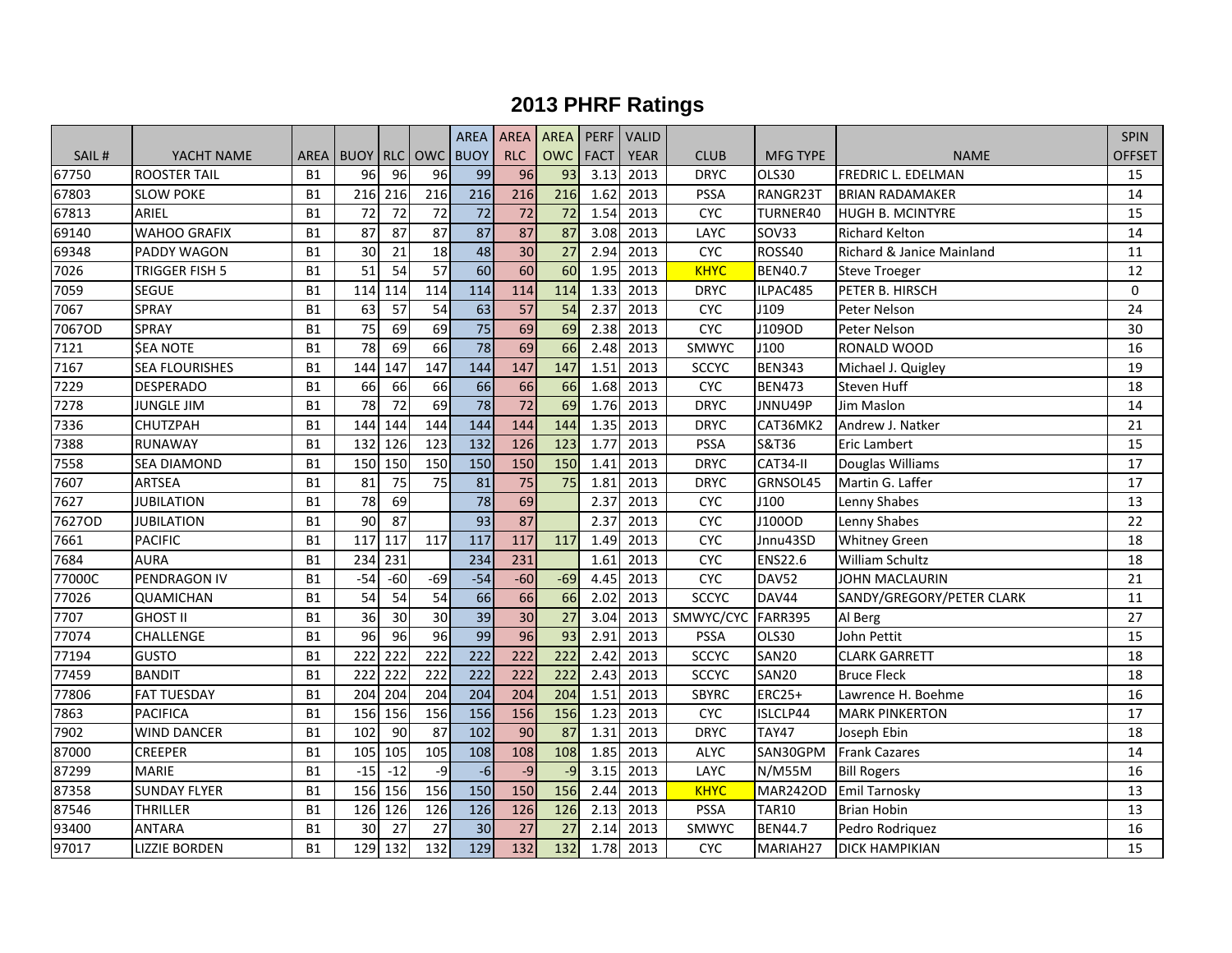|                  |                          |                |                 |         |       | <b>AREA</b>     | <b>AREA</b> | AREA PERF  |             | <b>VALID</b> |              |                 |                               | <b>SPIN</b>     |
|------------------|--------------------------|----------------|-----------------|---------|-------|-----------------|-------------|------------|-------------|--------------|--------------|-----------------|-------------------------------|-----------------|
| SAIL#            | YACHT NAME               |                | AREA BUOY RLC   |         |       | OWC BUOY        | <b>RLC</b>  | <b>OWC</b> | <b>FACT</b> | <b>YEAR</b>  | <b>CLUB</b>  | <b>MFG TYPE</b> | <b>NAME</b>                   | OFFSET          |
| 97039            | KA HOLO MOANA            | <b>B1</b>      | 144             | 144     | 144   | 144             | 144         | 144        | 2.21        | 2013         | <b>SCCYC</b> | SOV27           | Kevin Kashima                 | 15              |
| 97041            | SQUALL                   | <b>B1</b>      | 141             | 141     | 141   | 141             | 141         | 141        | 1.38        | 2013         | <b>SBYRC</b> | CAT34T          | Gary Brockman                 | 16              |
| 97071            | <b>HARD HABIT</b>        | <b>B1</b>      | 156             | 156     | 156   | 150             | 150         | 156        | 2.45        | 2013         | <b>DRYC</b>  | <b>MAR242OD</b> | <b>BRUCE WARREN</b>           | 13              |
| 97089            | <b>TRAVELER</b>          | <b>B1</b>      | 102             | 102     | 102   | 102             | 102         | 102        | 2.04        | 2013         | <b>DRYC</b>  | EXP34           | Jack Mayer                    | 15              |
| 97228            | <b>VELERITO</b>          | <b>B1</b>      | 156             | 156     | 156   | 150             | 150         | 156        | 2.37        | 2013         | CYC          | <b>MAR242OD</b> | <b>Brack Duker</b>            | 13              |
| 97262            | <b>QUICK DRAW</b>        | <b>B1</b>      | 102             | 102     | 102   | 102             | 102         | 102        | 1.71        | 2013         | <b>DRYC</b>  | C&C38           | Vivian Callahan               | $\overline{15}$ |
| 97406            | <b>LADY THEMIS</b>       | <b>B1</b>      | 141             | 141     | 141   | 141             | 141         | 141        | 1.47        | 2013         | SMWYC        | CAT34T          | Themis Z. Glatman             | 16              |
| 97656            | HOLUA                    | <b>B1</b>      | $-75$           | $-84$   | $-87$ | $-75$           | $-84$       | $-87$      | 4.85        | 2013         | <b>CYC</b>   | SCZ70           | <b>Brack Duker</b>            | 10              |
| 97656A           | <b>HOLUA</b>             | <b>B1</b>      | $-72$           | $-84$   | $-84$ | $-72$           | $-84$       | $-84$      | 4.61        | 2013         | <b>CYC</b>   | SCZ70           | <b>Brack Duker</b>            | 10              |
| 97751            | <b>SEA DANCER</b>        | <b>B1</b>      | 120             | 120     | 120   | 120             | 120         | 120        | 1.13        | 2013         | <b>CYC</b>   | <b>ERC35-3</b>  | <b>ALVIN F. WHEATMAN</b>      | 17              |
| <b>USA 173</b>   | <b>KINDRED SPIRIT</b>    | <b>B1</b>      | 111             | 90      |       | 111             | 90          |            | 8.06        | 2013         | <b>KHYC</b>  | Viper640        | <b>Glenn Griley</b>           | 42              |
| <b>USA 229</b>   | <b>MISFIT</b>            | <b>B1</b>      | 144             | 138     |       | 156             | 144         | 135        | 5.18        | 2013         | <b>SCCYC</b> | Open5.70        | Michael Fitzmaurice           | 33              |
| <b>USA 274</b>   | <b>KOA</b>               | <b>B1</b>      | 144             | 138     |       | 156             | 144         | 135        | 5.17        | 2013         | <b>CYC</b>   | Open5.70        | David Brown                   | 33              |
| <b>USA 284</b>   | <b>AVET</b>              | <b>B1</b>      | 126             | 114     | 108   | 126             | 114         | 108        | 3.25        | 2013         | CYC          | J80ODR          | <b>CURT JOHNSON</b>           | 36              |
| <b>USA 59</b>    | <b>CUVEE CALIENTE</b>    | <b>B1</b>      | 54              | 42      | 42    | 54              | 42          | 42         | 3.45        | 2013         | CYC          | FARR30          | Ray Mahaffey                  | 14              |
| <b>USA 668</b>   | <b>WILD CARD</b>         | <b>B1</b>      | 126             | 114     | 108   | 126             | 114         | 108        | 3.66        | 2013         | <b>CYC</b>   | J80ODR          | <b>RUSTY NELSON</b>           | 37              |
| <b>USA 97</b>    | <b>GRAND ILLUSION</b>    | <b>B1</b>      | $-69$           | $-81$   | $-84$ | $-69$           | $-81$       | $-84$      | 4.16        | 2013         | <b>KHYC</b>  | SCZ70M          | ED MCDOWELL                   | 10              |
| <b>USA0668</b>   | <b>WILD CARD</b>         | <b>B1</b>      | 120             | 108     | 102   | 120             | 108         | 102        | 2.75        | 2013         | <b>CYC</b>   | <b>J80</b>      | <b>RUSTY NELSON</b>           | 10              |
| <b>USA1898</b>   | <b>CRITTER</b>           | <b>B1</b>      | 174             | 174     | 174   | 174             | 174         | 174        | 1.82        | 2013         | SMWYC        | J24             | James Baurley                 | 15              |
| <b>USA383</b>    | <b>IN-TENTHS</b>         | <b>B1</b>      | 120             | 108     | 102   | 120             | 108         | 102        | 3.66        | 2013         | <b>DRYC</b>  | <b>J80</b>      | Jopseph Ebin                  | 30              |
| $\overline{1}03$ | <b>BLADE</b>             | <b>B2</b>      | 39              | 27      | 18    | 39              | 27          | 18         | 5.80        | 2013         | <b>KHYC</b>  | MELGES30        | <b>Mick Shlens</b>            | 29              |
| $\overline{1}29$ | <b>DARK &amp; STORMY</b> | <b>B2</b>      | 48              | 36      | 27    | $\overline{48}$ | 36          | 27         | 3.47        | 2013         | <b>KHYC</b>  | HNDSN30         | <b>ALICIA MINANA</b>          | 11              |
| 27432CO          | <b>OLIVER</b>            | <b>B2</b>      | 198             | 198     | 198   | 201             | 201         | 201        | 1.69        | 2013         | <b>SBYRC</b> | <b>SAN27</b>    | John Mitchell & Bob Mackenzie | 18              |
| 33815            | <b>IMPULSIVE</b>         | B <sub>2</sub> | 153             | 153     | 153   | 153             | 153         | 153        | 3.00        | 2013         | RBYC         | <b>IMP26</b>    | JOHN W. ELLINWOOD             | 12              |
| 35008            | DÉJÀ VU                  | B <sub>2</sub> | 42              | 42      | 42    | 42              | 42          | 42         | 3.91        | 2013         | <b>RBYC</b>  | 1D35OD          | Thomas H. Payne               | 12              |
| 42757            | <b>TIGGER</b>            | <b>B2</b>      | 81              | 81      | 81    | $\overline{84}$ | 84          | 84         | 2.09        | 2013         | <b>KHYC</b>  | <b>J33</b>      | <b>FRED COTTRELL</b>          | 14              |
| 4417             | <b>DISTRAXION</b>        | <b>B2</b>      | 36              | 33      | 30    | $\overline{36}$ | 33          | 30         | 2.44        | 2013         | <b>KHYC</b>  | X44             | Jeffery Coyle                 | 22              |
| 51678            | <b>BE JOLY</b>           | <b>B2</b>      | 78              | 78      | 78    | 78              | 78          | 78         | 1.52        | 2013         | <b>SBRYC</b> | BEN50M          | <b>Charles Rosen</b>          | 18              |
| 56127            | A CAPPELLA               | <b>B2</b>      | 150             | 150     | 150   | 150             | 150         | 150        | 1.37        | 2013         | <b>KHYC</b>  | CAT320          | <b>DENNIS M. BROWNE</b>       | 15              |
| 56136            | <b>BELLA VITA</b>        | <b>B2</b>      | 81              | 81      | 84    | 81              | 81          | 84         | 1.65        | 2013         | <b>KHYC</b>  | <b>BEN36.7</b>  | <b>MARTIN L. BURKE</b>        | 13              |
| 56136A           | <b>BELLA VITA</b>        | <b>B2</b>      | $\overline{79}$ | 69      | 69    | 79              | 69          | 69         | 1.78        | 2013         | <b>KHYC</b>  | <b>BEN36.7</b>  | Martin L. Burke               | 13              |
| 56572            | <b>MANDY K</b>           | <b>B2</b>      | 198             | 198     | 198   | 198             | 198         | 198        | 1.26        | 2013         | <b>KHYC</b>  | ALBIN28         | <b>JIM HASKELL</b>            | 17              |
| 57878            | ZIPPER                   | <b>B2</b>      | 138             | 138     | 138   | 138             | 138         | 138        | 2.30        | 2013         | <b>RBYC</b>  | SCZ27           | <b>Albert Solbes</b>          | 17              |
| 57990            | <b>HOT RUM</b>           | <b>B2</b>      | 117             | 117     | 117   | 117             | 117         | 117        | 1.39        | 2013         | <b>RBYC</b>  | CF33            | <b>ALBERT CASTILLON</b>       | 16              |
| 67788            | JUBILATION               | <b>B2</b>      | 78              | 78      | 78    | 78              | 78          | 78         | 1.79        | 2013         | <b>KHYC</b>  | CHOATE40        | <b>RON BROWNELL</b>           | 15              |
| 7035             | <b>GRATEFUL DAZE</b>     | <b>B2</b>      |                 | 168 162 | 156   | 168             | 162         | 156        | 1.07        | 2013         | <b>KHYC</b>  | CUST38          | <b>MARK L. WATERS</b>         | 21              |